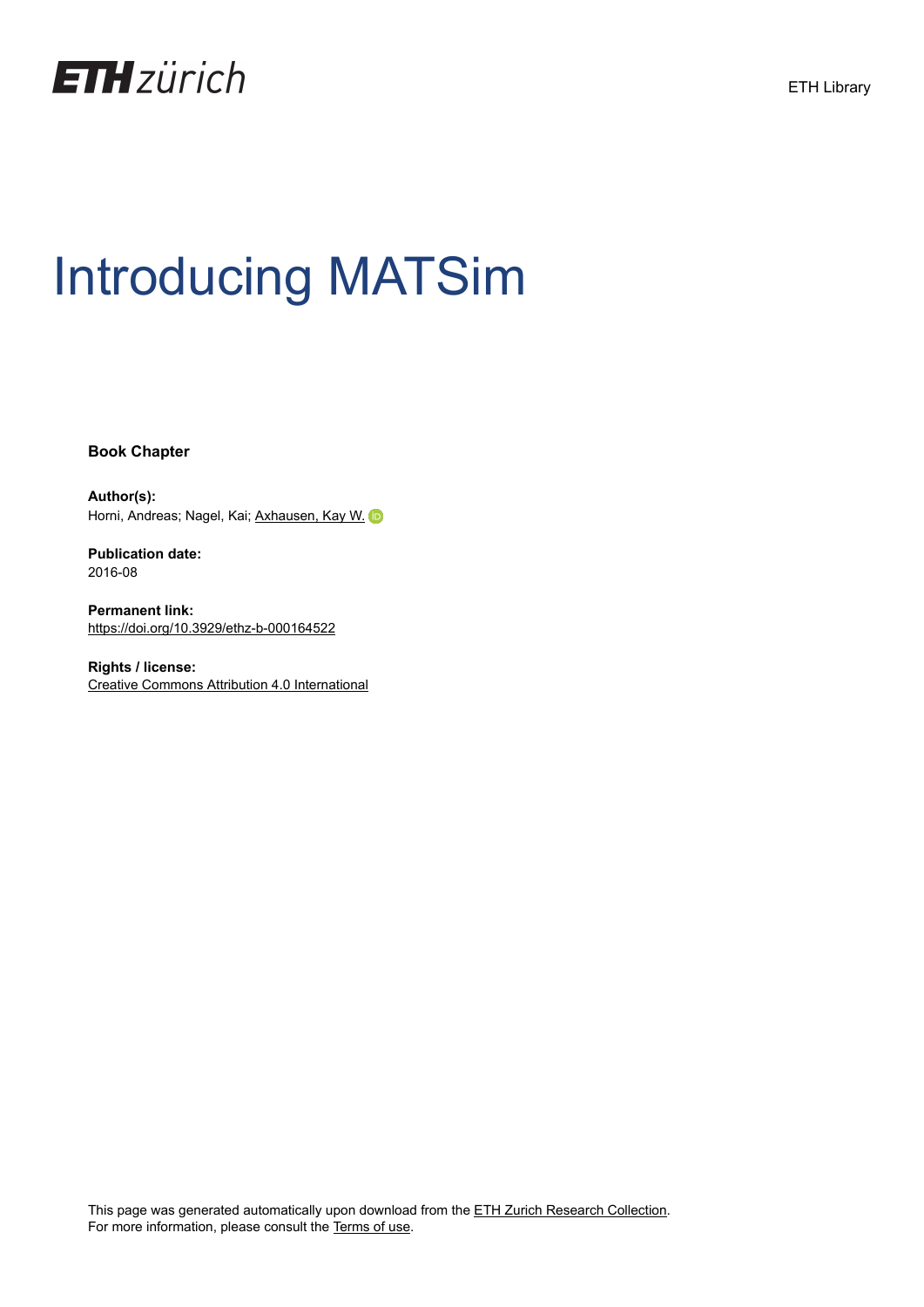## CHAPTER 1

# **Introducing MATSim**

## Andreas Horni, Kai Nagel and Kay W. Axhausen

#### **1.1 The Beginnings**

The MATSim project (MATSim, 2016) started with Kai Nagel, then at ETH Zürich, and his interest in improving his work with, and for, the TRANSIMS (TRansportation ANalysis and SIMulation System) project (Smith et al., 1995; FHWA, 2013); he also wanted to make the resulting code opensource.<sup>1</sup> After Kai Nagel's departure to Berlin in 2004, Kay W. Axhausen joined the team, bringing a different approach and experience. A collaboration, successful and productive for more than 10 years, was thus established, combining a physicist's and a civil engineer's perspective, as well as bringing together expertise in traffic flow, large-scale computation, choice modeling and CAS (Complex Adaptive Systems):

- Microscopic modeling of traffic: MATSim performs integral microscopic simulation of resulting traffic flows and the congestion they produce (see Section 1.3).
- **Microscopic behavioral modeling of demand/agent-based modeling:** MATSim uses a microscopic description of demand by tracing the daily schedule and the synthetic travelers' decisions. In retrospect, this can be called "agent-based".
- •**Computational physics:** MATSim performs fast microscopic simulations with 10<sup>7</sup> or more "particles".
- •**Complex adaptive systems/co-evolutionary algorithms:** MATSim optimizes the experienced utilities of the whole schedule through the co-evolutionary search for the resulting equilibrium or steady state (see Section 1.4).

#### **How to cite this book chapter:**

<sup>&</sup>lt;sup>1</sup> TRANSIMS has, since then, also become open-source (TRANSIMS Open Source, 2013); but in 2000, it was difficult to procure in Europe.

Horni, A, Nagel, K and Axhausen, K W. 2016. Introducing MATSim. In: Horni, A, Nagel, K and Axhausen, K W. (eds.) The Multi-Agent Transport Simulation MATSim, Pp. 3–8. London: Ubiquity Press. DOI: http://dx.doi.org/10.5334/baw.1. License: CC-BY 4.0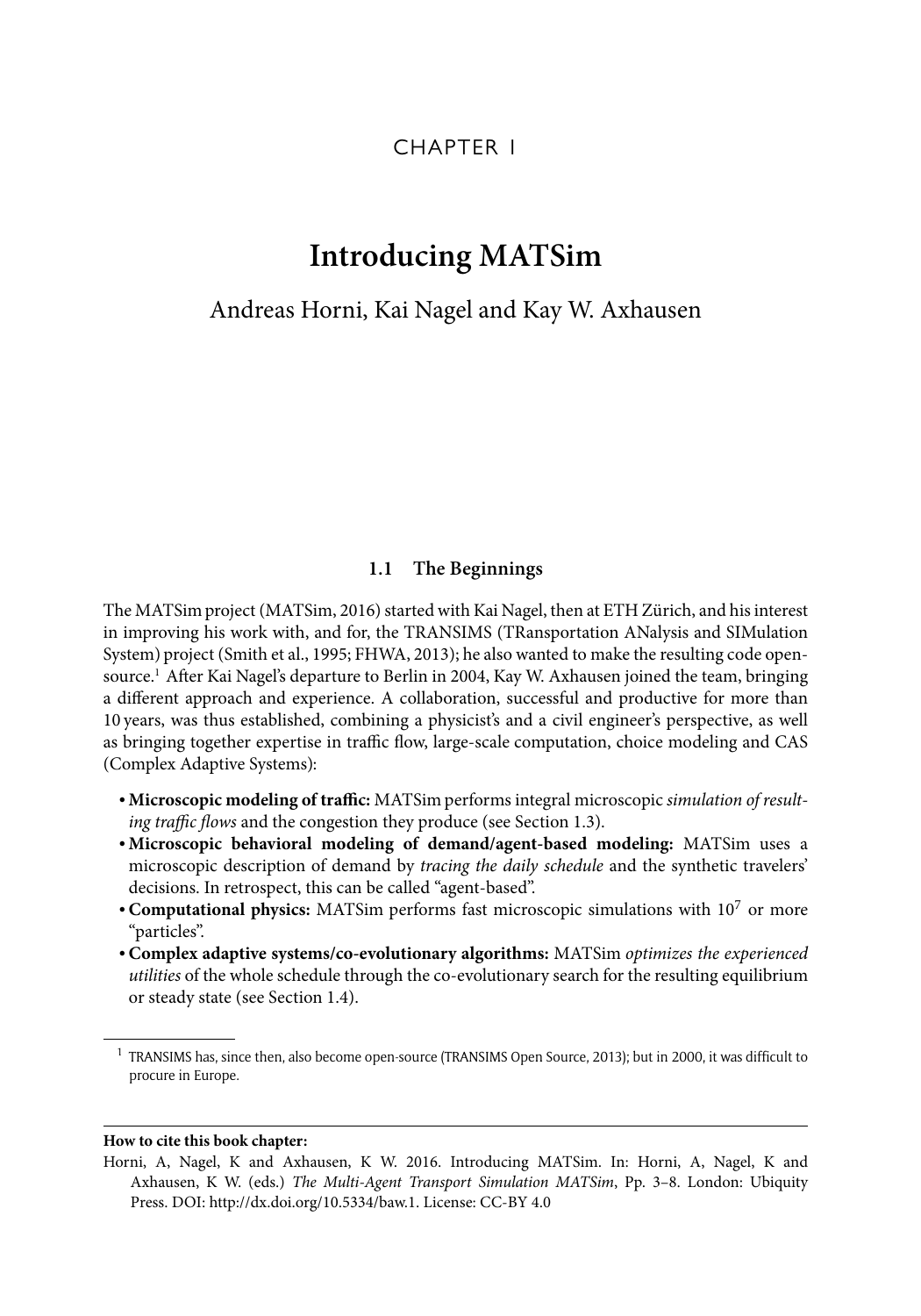At the end of the 1990s, the scene was set for these research streams' mergence into a computationally efficient, modular, open-source software enabling further development on travel behavior, network response and efficient computation: MATSim.

#### **1.2 In Brief**

MATSim is an activity-based, extendable, multi-agent simulation framework implemented in Java. It is open-source and can be downloaded from the Internet (MATSim, 2016; GitHub, 2015). The framework is designed for large-scale scenarios, meaning that all models' features are stripped down to efficiently handle the targeted functionality; parallelization has also been very important (e.g., Dobler and Axhausen, 2011; Charypar, 2008). For the network loading simulation, for example, a queue-based model is implemented, omitting very complex and computationally expensive car-following behavior (see Section 1.3).

At this time, MATSim is designed to model a *single day*, the common unit of analysis for activitybased models (see, for example, the review by Bowman, 2009a). Nevertheless, in principle, a multiday model could be implemented (Horni and Axhausen, 2012b).

As shown in Section 1.4, MATSim is based on the co-evolutionary principle. Every agent repeatedly optimizes its daily activity schedule while in competition for space-time slots with all other agents on the transportation infrastructure. This is somewhat similar to the route assignment iterative cycle, but goes beyond route assignment by incorporating other choice dimensions like time choice (Balmer et al., 2005b), mode choice (Grether et al., 2009), or destination choice (Horni et al., 2012b) into the iterative loop.

A MATSim run contains a configurable number of iterations, represented by the loop of Figure 1.1 and detailed below. It starts with an initial demand arising from the study area population's daily activity chains. The modeled persons are called agents in MATSim. Activity chains are usually derived from empirical data through sampling or discrete choice modeling. A variety of approaches is suitable, as evidenced in the scenarios' chapters (cf. Chapter 52). During iterations, this initial demand is optimized individually by each agent. Every agent possesses a memory containing a fixed number of day plans, where each plan is composed of a daily activity chain and an associated score. The score can be interpreted as an econometric utility (cf. Chapter 51).

In every iteration, prior to the simulation of the network loading with the MATSim mobsim (mobility simulation) (e.g., Cetin, 2005), each agent selects a plan from its memory. This selection is dependent on the plan *scores*, which are computed after each mobsim run, based on the executed plans' performances. A certain share of the agents (often 10 %) are allowed to clone the selected plan and modify this clone (replanning). For the network loading step, multiple mobsims are available and configurable (see Horni et al., 2011b, and Section 4.3 of this book).

Plan modification is performed by the *replanning* modules. Four dimensions are usually considered for MATSim at this time: departure time (and, implicitly, activity duration) (Balmer et al.,



**Figure 1.1:** MATSim loop, sometimes called the MATSim cycle.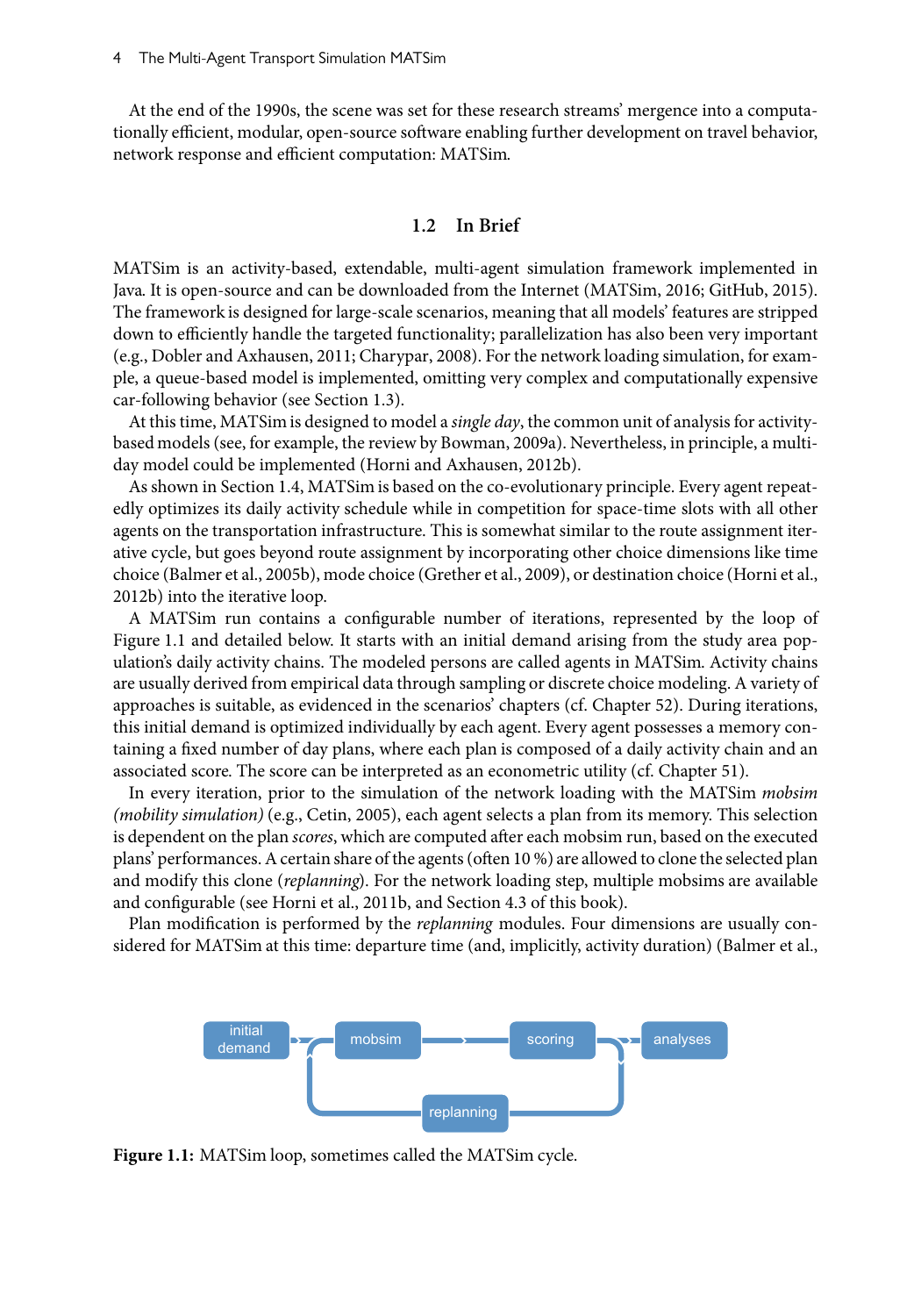2005b), route (Lefebvre and Balmer, 2007), mode (Grether et al., 2009) and destination (Horni et al., 2009, 2012b). Further dimensions, such as activity adding or dropping, or parking and group choices are currently under development and only available experimentally. MATSim replanning offers different strategies to adapt plans, ranging from random mutation to approximate suggestions, to best-response answers where, in every iteration, the currently optimal choice is searched. For example, routing often is a best-response modification, while time and mode replanning are random mutations.

Initial day chains do not have to be very carefully defined for the replanning dimensions included in the optimization process. Plausible values just speed up the optimization process.

If an agent ends up with too many plans (configurable), the plan with the lowest score (configurable) is removed from the agent's memory. Agents that have not undergone replanning select between existing plans. The selection model is configurable; in many MATSim investigations, a model generating a logit distribution for plan selection is used.

An iteration is completed by evaluating the agents' experiences with the selected day plans (scoring). The applied scoring function is described in detail in Chapter 3.

The iterative process is repeated until the average population score stabilizes. The typical score development curve (Figure 1.2, taken from Horni et al., 2009) takes the form of an evolutionary optimization progress (Eiben and Smith, 2003, Figure 2.5). Since the simulations are stochastic, one cannot use convergence criteria appropriate for deterministic algorithms; for a discussion of possible approaches for the MATSim situation, see Sections 47.3.2.2 and 48.2 as well as Meister (2011).

MATSim offers considerable customizability through its modular design. Although implementing alternative core modules, such as an alternative network loading simulation, may entail substantial effort, in principle, every module of the framework can be exchanged. MATSim modules are described in Chapter 5 and following.

MATSim is strongly based on events stemming from the mobsim. Every action in the simulation generates an event, which is recorded for analysis. These event records can be aggregated to evaluate any measure at the desired resolution. The event architecture is detailed in Section 45.2.5.



**Figure 1.2:** Typical score progress.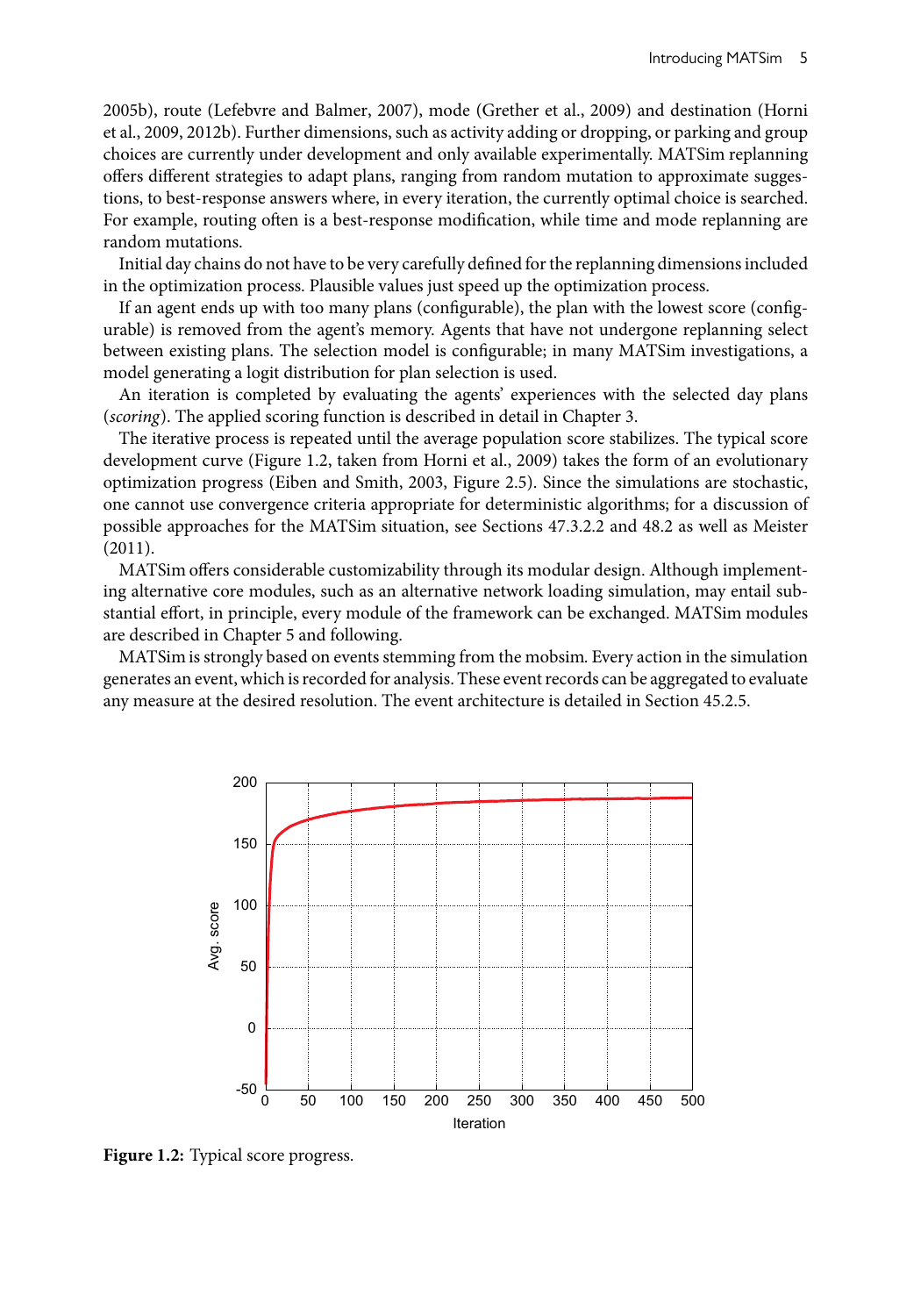#### **1.3 MATSim's Traffic Flow Model**

MATSim provides two internal mobsims: QSim and JDEQSim (Java Discrete Event Queue Simulation); in addition, external mobility simulations can be plugged in. Some years ago, the DEQSim written in C++ and described by Charypar (2008); Charypar et al. (2007b,a, 2009) was plugged into MATSim and frequently used. The multi-threaded QSim is currently the default mobsim. Charypar et al. (2009) distinguishes between

• physical simulations, featuring detailed car following models,

- cellular automata, in which roads are discretized into cells,
- queue-based simulations, where traffic dynamics are modeled with waiting queues,
- mesoscopic models, using aggregates to determine travel speeds, and
- macroscopic models, based on flows rather than single traveler units (e.g., cars).

As MATSim is designed for large-scale scenarios, it adopts the computationally efficient queuebased approach (see Figure 1.3). A car entering a network link (i.e., a road segment) from an intersection is added to the tail of the waiting queue. It remains there until the time for traveling the link with free flow has passed and until he or she is at the head of the waiting queue and until the next link allows entering. The approach is very efficient, but clearly it comes at the price of reduced resolution, i.e., car following effects are not captured. In JDEQSim, for computational reasons, the waiting-queue approach is combined with an event-based update step (Charypar et al., 2009). In other words, there is no time-step-based updating process of any agent in the scenario. Instead agents are only touched if they actually require an action. For example, links do not have to be processed while agents traverse them. Update events triggering is managed by a global scheduler. QSim, however, is time-step based. The MATSim traffic flow model is strongly based on the two link attributes: storage capacity and flow capacity. Storage capacity defines the number of cars fitting onto a network link.

Flow capacity specifies the outflow capacity of a link, i.e., how many travelers can leave the respective link per time step. It is an individual attribute of the link. The current implementation of QSim has no *maximum* inflow capacity specified. In contrast, in the earlier DEQSim and current JDEQSim, an inflow capacity can also be specified, which may move jams at merges from the end of the first common link, where the QSim generates them, upstream to where the links merge and where they plausibly should be (Charypar, 2008, p. 99). However, additional data is needed for this, which is often not available.

This basic traffic flow model has been extended with various modules: Signals and multiple lane modeling have been added (Chapter 12), backward-moving gaps, as investigated by Charypar (2008), are included in JDEQSim, but only available on an experimental basis for QSim (Section 97.5). Interactions between different modes are described in Section 4.6 and Chapter 21.



Figure 1.3: Traffic flow model.